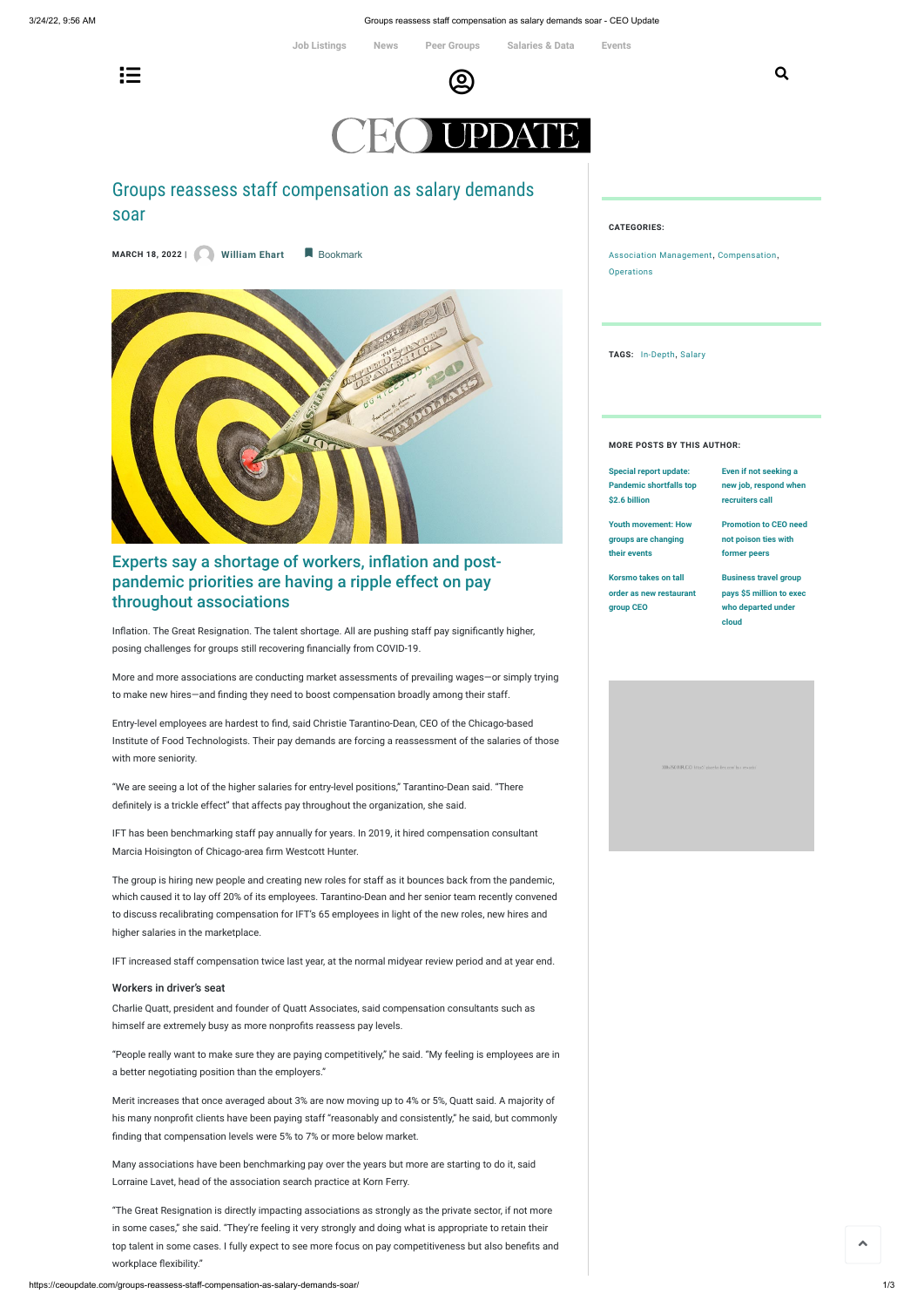Fairness also is a bigger issue today.

"Many organizations are also taking a step back and assessing pay equity, and being proactive in making changes where appropriate," Lavet said.

While associations in the past might have earned a reputation for reacting slowly to market forces, that is changing, she said: "Associations are moving more quickly than I've ever seen before" in responding to the new compensation realities.

Some states are beginning to legislate pay equity. Maryland, New York and California, among others, now mandate that job posters include salary ranges or make the range available to candidates on request. That requires a well-thought-out compensation plan.

The new laws are intended to address inequities in compensation for groups such as women and minorities.

"If you don't have a really good system, it's hard to explain what is equitable or not," Quatt said.

#### Role changes

Lavet also said that many associations are fundamentally changing employee roles post-pandemic, as Tarantino-Dean said IFT was doing.

Bob Weidner, CEO of the Rolling Meadows, Ill.-based Metals Service Center Institute, said the hybrid nature of employee roles at MSCI convinced him to persuade his board to hire Quatt Associates in 2020. The 11 staff at MSCI often wear multiple hats, Weidner said.

The group has gotten more focused on pay ranges since 2016, Weidner said, following changes he urged in association governance. In addition to reducing its board size, MSCI committed to having members of its compensation committee be familiar with compensation issues.

Weidner and the board were pleased with the process Quatt followed—which included having each employee write a job description for their current role—and the results. The compensation ranges established by Quatt's work are shared with MSCI's employees.

"We never had salary ranges before," he said. "So now, on a continuum of 80% to 120% of a salary range, every employee knows where they are in terms of base compensation within the range. That is the market for that hybrid position.

"And we also put in place three bonus targets. Everybody knows what they can do to move up on their range."

Following the compensation study, merit increases that had typically been about 2% were raised to the 3% to 5% range. MSCI's IT director got a 20% hike, Weidner said.

#### **Transparency**

The Rockville, Md.-based American Speech-Language-Hearing Association has been benchmarking pay against the market and sharing market salary ranges with its 300 staff since 2007, Chief Human Resources Officer Janet McNichol said. The group employs Quatt Associates.

"It's very market-driven and our staff appreciates the transparency," she said. ASHA has studied its compensation for women and minorities and found no inequities, she said.

The association adjusts compensation for all staff annually, but it also does an intensive study of market data for the roles held by one-third of employees each year.

Like other groups, ASHA has seen market rates rising faster—most recently an average of about 4.5% percent for association staff, McNichol said.

ASHA posts salary ranges when it advertises positions.

"If you're either trying to get somebody for as little as possible, or not doing your homework to make

sure that you're offering a competitive and fair price, that's sometimes how things get really inequitable," she said.

After the ASHA board sets the budget for staff compensation, the association uses a matrix to distribute it, McNichol said. The rows in this matrix are performance ratings and the columns are salaries relative to market.

## Board support needed

So, how to approach your board about increasing staff compensation despite recent pandemic losses?

Weidner and Tarantino-Dean said their volunteer leaders understand how a talented workforce is essential to achieving objectives.

"We recognize that we don't want to cut our nose off to spite our face," Tarantino-Dean said. "Our staff is our most highly valued resource in the organization to implement these aggressive strategies and goals that we have."

But the board wants to see the extra pay paying off.